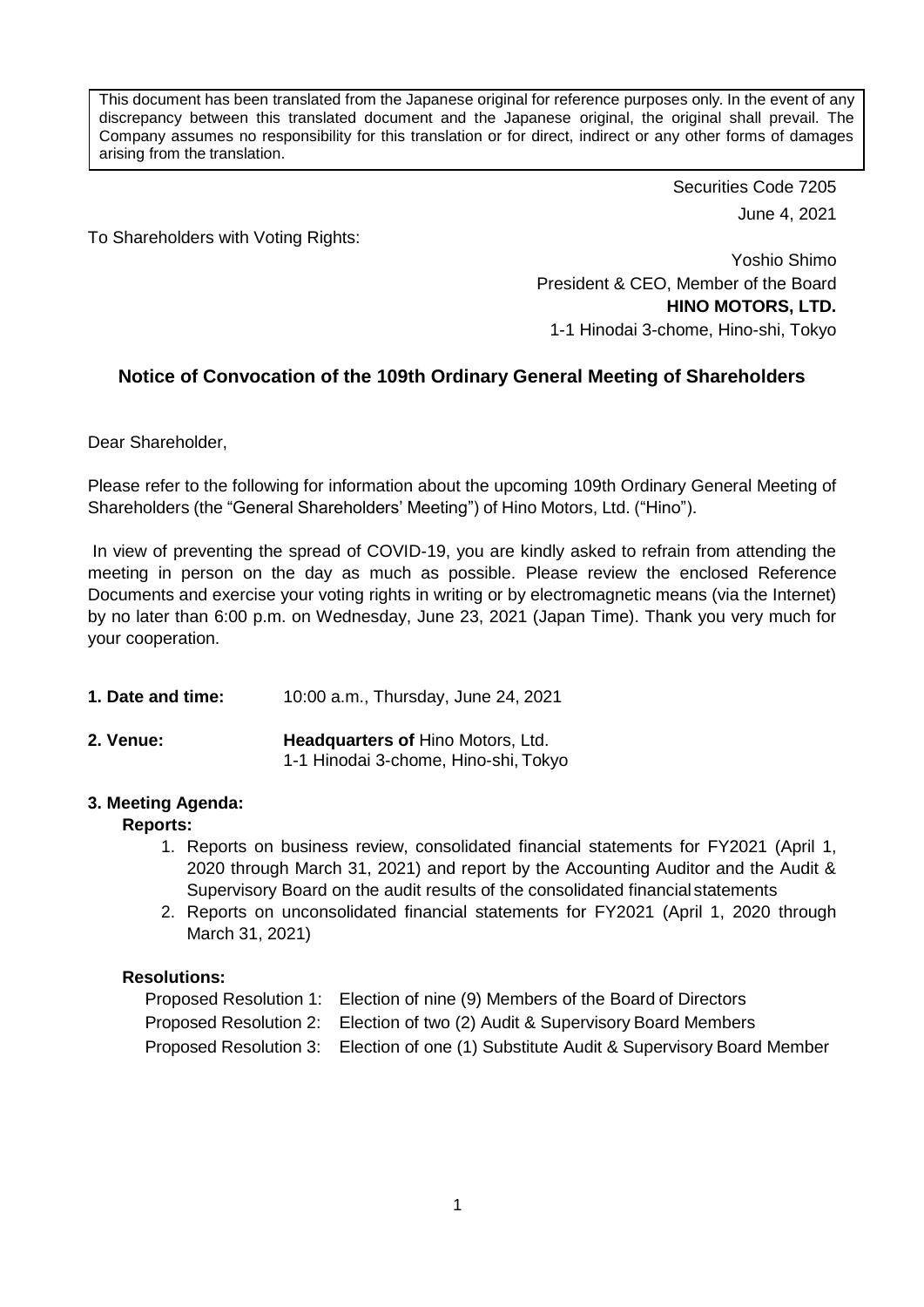- Notes: If you intend to engage in split voting, please submit a written notice to that effect and the reasons for the split voting by June 20, 2021, three days before the meeting.
	- The items below are omitted from inclusion in the Notice of Convocation in accordance with laws and regulations and the Articles of Incorporation of Hino and are posted on Hino's website [\(https://www.hino.co.jp/\).](https://www.hino.co.jp/).)
		- Accounting Auditor
		- Consolidated Statements of Changes in Net Assets
		- Unconsolidated Statements of Changes in Net Assets
		- Notes to the Consolidated Financial Statements
		- Notes to the Unconsolidated Financial Statements
	- If any revisions are made to the reference documents for the General Shareholders' Meeting, the business report, the consolidated financial statements, and/or the non-consolidated financial statements, the revisions will be posted on Hino's website presented above.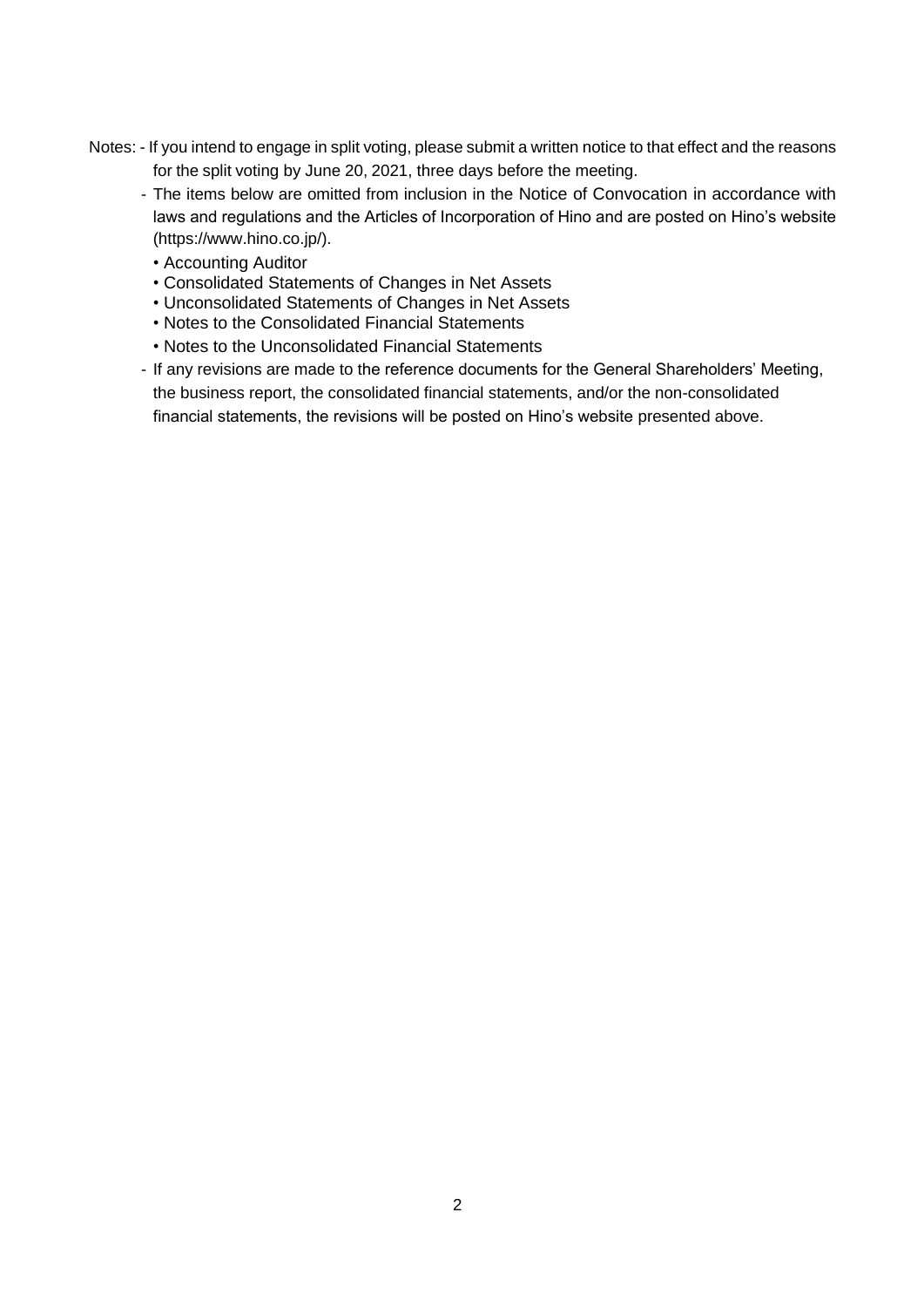# **Reference Documents**

Proposed resolutions and reference matters

### **Proposed Resolution 1: Election of nine (9) Members of the Board of Directors**

The terms of office of all current nine (9) Members of the Board of Directors will expire at the conclusion of this General Shareholders' Meeting. Accordingly, we hereby request that nine (9) Members of the Board of Directors be elected.

The candidates for the positions of Member of the Board of Directors are as follows.

| No.            |                                                                  | Name                 | Position at Hino                            |
|----------------|------------------------------------------------------------------|----------------------|---------------------------------------------|
| 1              | Reappointment                                                    | Yoshio Shimo         | President & CEO, Member of the Board        |
| 2              | New appointment                                                  | Satoshi Ogiso        | Adviser                                     |
| 3              | New appointment                                                  | Makoto Minagawa      | Senior Managing Officer                     |
| 4              | Reappointment                                                    | Ichiro Hisada        | Director, Senior Managing Officer           |
| 5              | Reappointment                                                    | <b>Taketo Nakane</b> | Director, Senior Managing Officer           |
| 6              | Reappointment<br>Outside Director<br>Independent Director        | Motokazu Yoshida     | Director, Member of the Board               |
| $\overline{7}$ | Reappointment<br><b>Outside Director</b><br>Independent Director | Koichi Muto          | Director, Member of the Board               |
| 8              | New appointment<br>Outside Director<br>Independent Director      | Masahiro Nakajima    | <b>Audit &amp; Supervisory Board Member</b> |
| 9              | New appointment                                                  | Kenta Kon            |                                             |

**List of candidates for the positions of Member of the Board of Directors**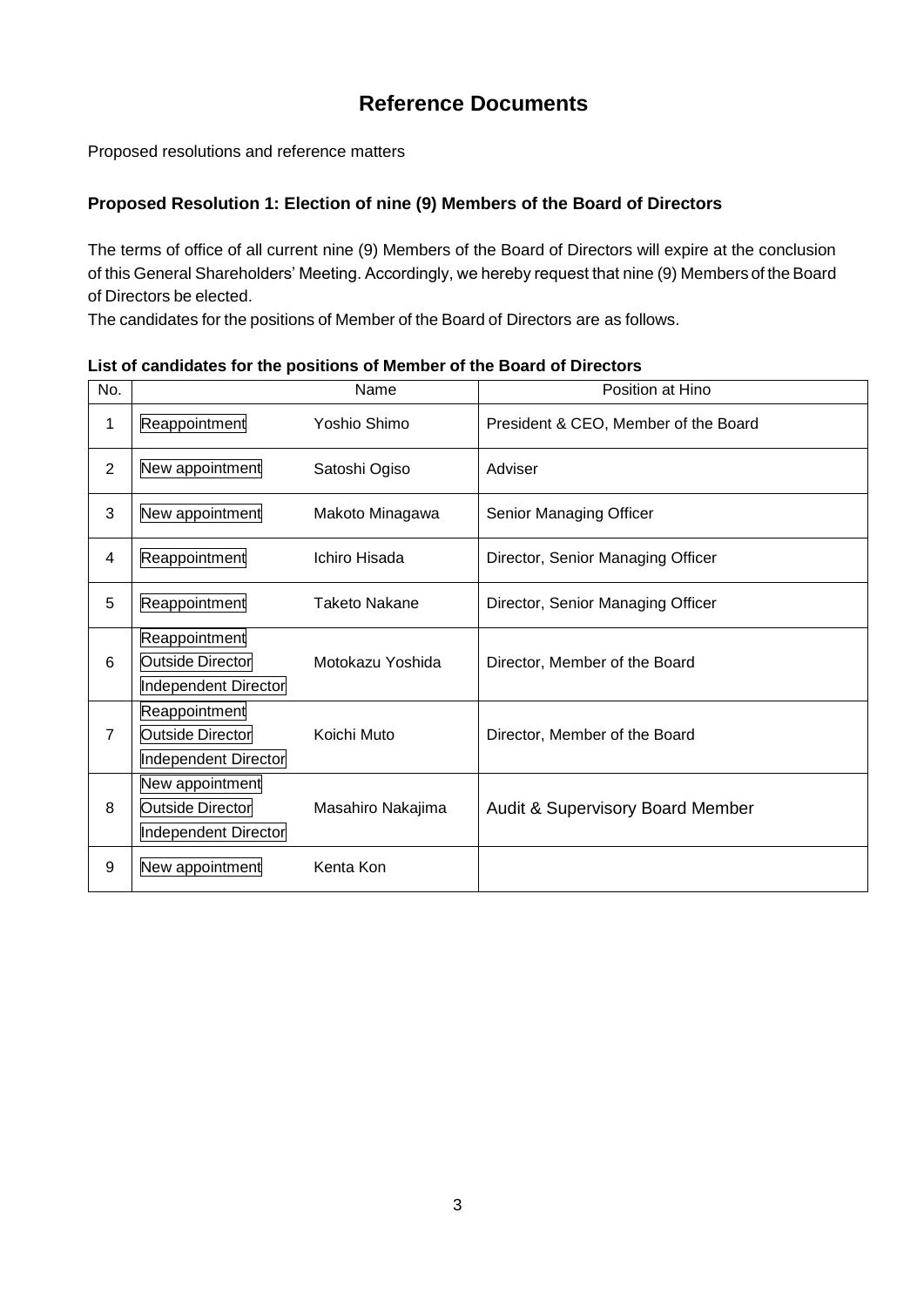| No.            | Name                                                                  | Brief career summary, position and main areas of                                                                                                                                                                                                                                                                                                                                                                                                                                                                                                                                                                                                                                                                         | Number of Hino |
|----------------|-----------------------------------------------------------------------|--------------------------------------------------------------------------------------------------------------------------------------------------------------------------------------------------------------------------------------------------------------------------------------------------------------------------------------------------------------------------------------------------------------------------------------------------------------------------------------------------------------------------------------------------------------------------------------------------------------------------------------------------------------------------------------------------------------------------|----------------|
|                | (date of birth)                                                       | responsibility at Hino and important concurrent duties                                                                                                                                                                                                                                                                                                                                                                                                                                                                                                                                                                                                                                                                   | shares owned   |
| 1              | Yoshio Shimo<br>(1/28/1959)<br>(Reappointment)<br>Attendance at Board | Apr. 1981<br>Joined Hino Motors, Ltd. (Hino)<br>Feb. 2005<br><b>General Manager of Overseas Business</b><br>Planning Div. of Hino<br>Apr. 2011<br><b>Executive Officer of Hino</b><br>Apr. 2012<br>Managing Officer of Hino<br>Apr. 2015<br>Senior Managing Officer of Hino<br>Apr. 2016<br>Managing Officer of Toyota Motor Corporation<br>Apr. 2017<br>Adviser of Hino<br>Jun. 2017<br>President & CEO, Member of the Board of<br>Hino<br>(to present)<br>[Responsibility]<br>Overall management                                                                                                                                                                                                                       | 71,700 shares  |
|                | of Directors meetings:<br>14/14                                       | [Reason for nomination as a candidate for Member of the Board of Directors]<br>After joining Hino, Mr. Yoshio Shimo engaged in the development division and the<br>overseas sales division, etc. He assumed the position of Executive Officer of Hino<br>in 2011 and Senior Managing Officer in 2015. He became Managing Officer of<br>Toyota Motor Corporation in 2016 and led the Corporate Strategy Dept., etc. Since<br>2017, he has shown his excellent ability as President & CEO, Member of the Board<br>of Hino. The Board of Directors nominates him again as a candidate for Member<br>of the Board of Directors in the hope that he will lead Hino with strong leadership<br>for further growth of the Group. |                |
|                | Satoshi Ogiso<br>(1/5/1961)                                           | Apr. 1983<br>Joined Toyota Motor Corporation (TMC)<br>Apr. 2013<br>Managing Officer of TMC<br>Apr. 2015<br>Adviser of TMC<br>Jun. 2015<br>President of ADVICS CO., LTD.<br>Jan. 2018<br>Senior Managing Officer of TMC<br>Jan. 2019<br>Operating Officer of TMC<br>Adviser of Hino<br>Feb. 2021<br>(to present)<br>[Reason for nomination as a candidate for Member of the Board of Directors]                                                                                                                                                                                                                                                                                                                           | 10,000 shares  |
| $\overline{2}$ | (New appointment)                                                     | After joining Toyota Motor Corporation, Mr. Satoshi Ogiso engaged in the planning<br>and development of electric vehicles, etc. After serving as President of ADVICS<br>CO., LTD. and Senior Managing Officer and CV Company President of Toyota<br>Motor Corporation, he assumed the position of Adviser of Hino in February 2021.<br>He has extensive experience and deep insight as a corporate manager as well as<br>knowledge in commercial vehicles. Therefore, The Board of Directors nominates<br>him as a candidate for Member of the Board of Directors in the hope that he will<br>lead Hino with superior management skills and strong leadership for further growth<br>of the Group.                        |                |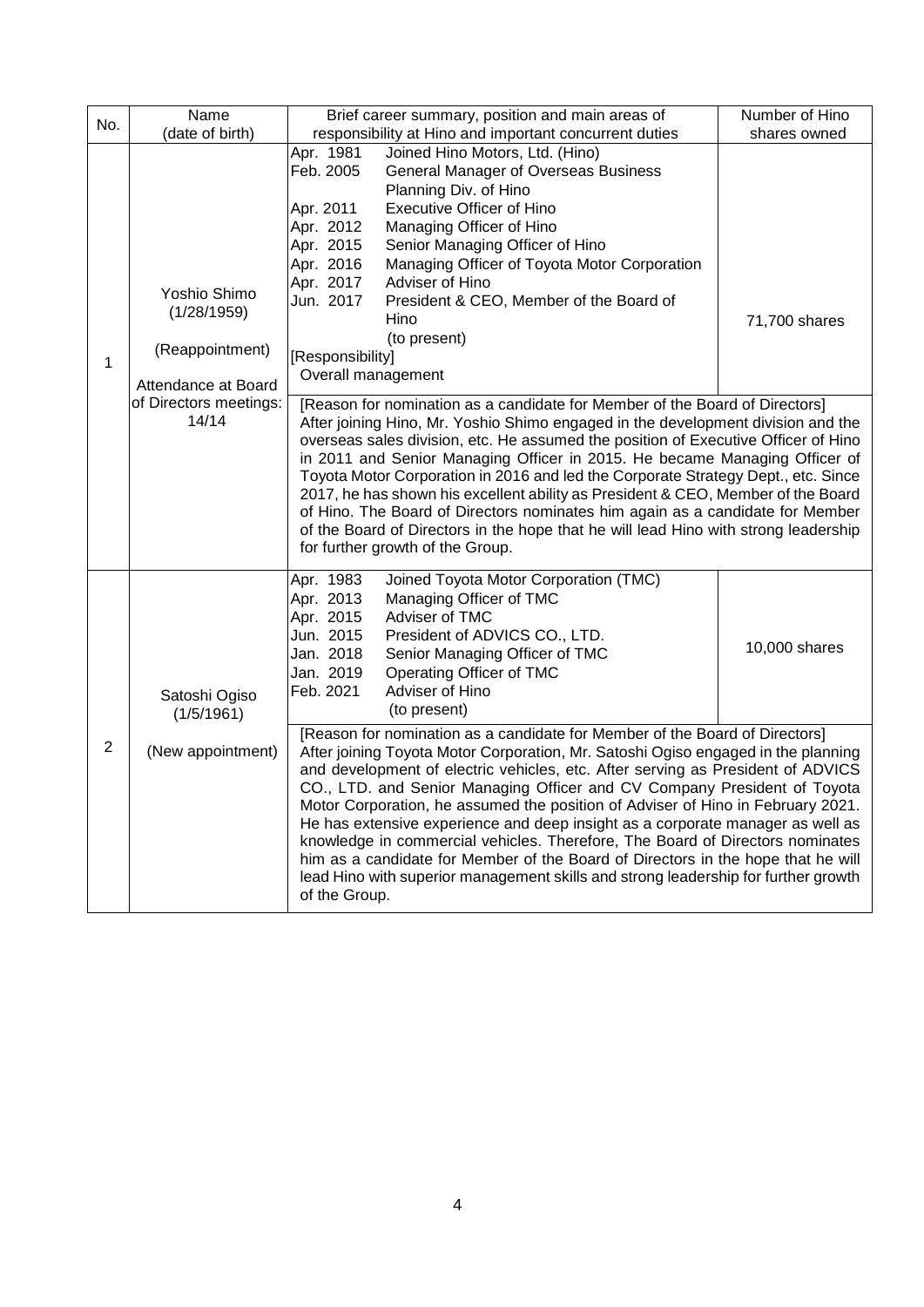| No. | Name                                                   | Brief career summary, position and main areas of                                                                                                                                                                                                                                                                                                                                                                                                                                                                                                                                                                                                                                                                            | Number of Hino |  |
|-----|--------------------------------------------------------|-----------------------------------------------------------------------------------------------------------------------------------------------------------------------------------------------------------------------------------------------------------------------------------------------------------------------------------------------------------------------------------------------------------------------------------------------------------------------------------------------------------------------------------------------------------------------------------------------------------------------------------------------------------------------------------------------------------------------------|----------------|--|
|     | (date of birth)                                        | responsibility at Hino and important concurrent duties                                                                                                                                                                                                                                                                                                                                                                                                                                                                                                                                                                                                                                                                      | shares owned   |  |
| 3   | Makoto<br>Minagawa<br>(7/17/1958)                      | Apr. 1981<br>Joined Hino Motors, Ltd. (Hino)<br>Feb. 2004<br>General Manager of Body Production<br>Engineering Dept. of Hino<br>Apr. 2011<br><b>Executive Officer of Hino</b><br>Apr. 2012<br>Managing Officer of Hino<br>Apr. 2015<br>Senior Managing Officer of Hino<br>(to present)<br>[Responsibility]<br>Chief Officer, Production Div.                                                                                                                                                                                                                                                                                                                                                                                | 14,300 shares  |  |
|     | (New appointment)                                      | [Reason for nomination as a candidate for Member of the Board of Directors]<br>After joining Hino, Mr. Makoto Minagawa engaged in the production engineering<br>division and the manufacturing division, etc. He assumed the position of Executive<br>Officer in 2011 and Senior Managing Officer in 2015 and has since shown his<br>ability mainly in the Production Division. The Board of Directors nominates him as<br>a candidate for Member of the Board of Directors in the hope that he will lead the<br>Production Division based on his extensive experience and deep insight in order<br>to strengthen Hino's production system in Japan and overseas as well as promote<br>environment-friendly manufacturing.  |                |  |
| 4   | Ichiro Hisada<br>(1/12/1960)<br>(Reappointment)        | Apr. 1982<br>Joined Hino Motors, Ltd. (Hino)<br>Feb. 2010<br>General Manager of Purchasing Dept. of Hino<br>Apr. 2012<br>Managing Officer of Hino<br>Apr. 2015<br>Senior Managing Officer of Hino<br>Jun. 2015<br>Director, Senior Managing Officer of Hino<br>Jun. 2016<br>Senior Managing Officer of Hino<br>Jun. 2020<br>Director, Senior Managing Officer of Hino<br>(to present)<br>[Responsibility]<br>Chief Officer, Global Business Div.                                                                                                                                                                                                                                                                            | 5,200 shares   |  |
|     | Attendance at Board<br>of Directors meetings:<br>11/11 | [Reason for nomination as a candidate for Member of the Board of Directors]<br>After joining Hino, Mr. Ichiro Hisada engaged in the purchasing division and the<br>sales division, etc. He assumed the position of Managing Officer in 2012 and<br>Senior Managing Officer in 2015 and has since shown his ability mainly in the<br>Global Business Division. The Board of Directors nominates him again as a<br>candidate for Member of the Board of Directors in the hope that he will lead the<br>Global Business Division based on his extensive experience and deep insight in<br>order to strengthen Hino's competitiveness and business operations in the global<br>market and further promote Hino's total support. |                |  |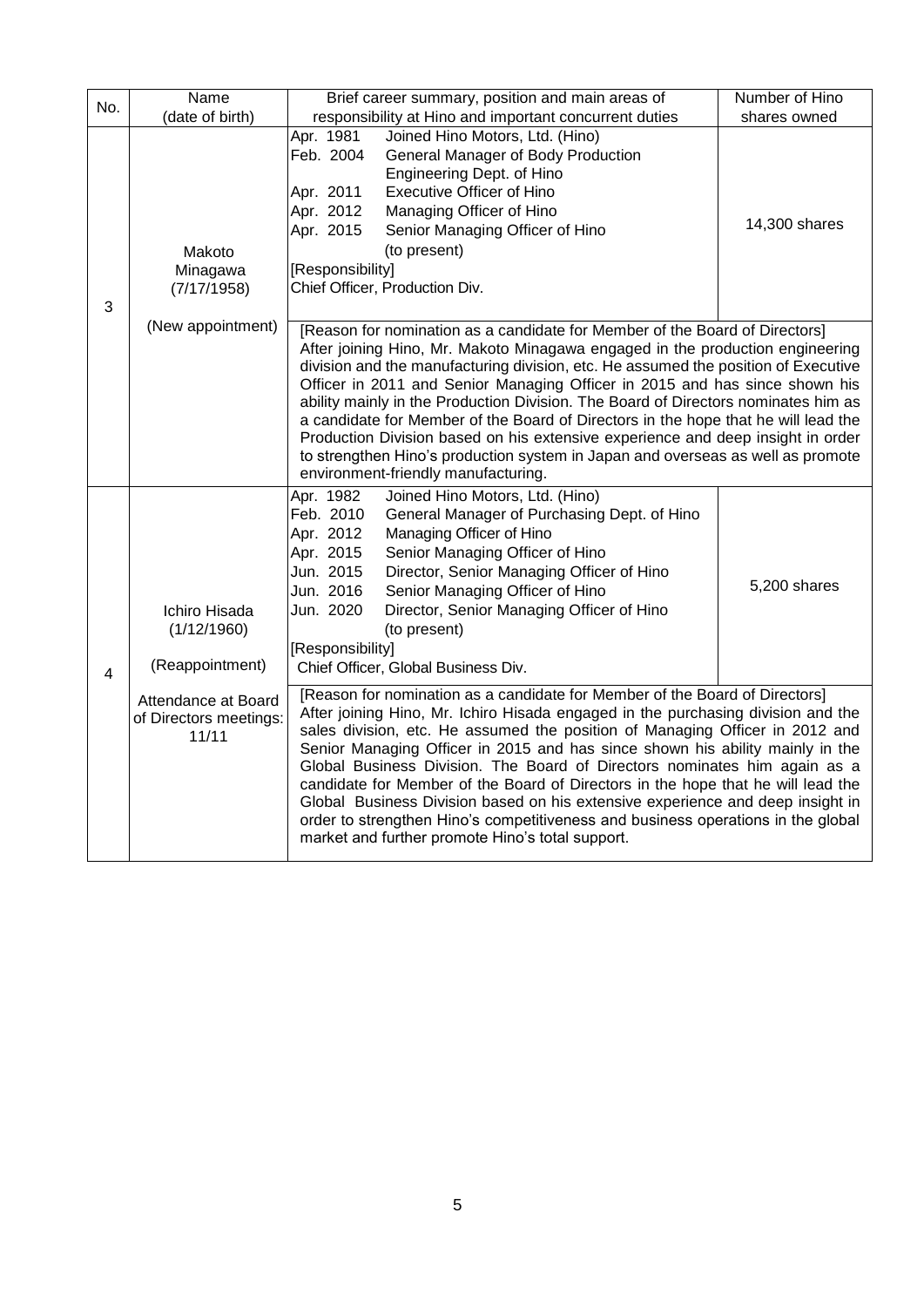| No. | Name                                                                                                                                                  | Brief career summary, position and main areas of                                                                                                                                                                                                                                                                                                                                                                                                                                                                                                                                                                                                                                                                                                                                                                                                                      | Number of Hino |
|-----|-------------------------------------------------------------------------------------------------------------------------------------------------------|-----------------------------------------------------------------------------------------------------------------------------------------------------------------------------------------------------------------------------------------------------------------------------------------------------------------------------------------------------------------------------------------------------------------------------------------------------------------------------------------------------------------------------------------------------------------------------------------------------------------------------------------------------------------------------------------------------------------------------------------------------------------------------------------------------------------------------------------------------------------------|----------------|
|     | (date of birth)                                                                                                                                       | responsibility at Hino and important concurrent duties                                                                                                                                                                                                                                                                                                                                                                                                                                                                                                                                                                                                                                                                                                                                                                                                                | shares owned   |
| 5   | <b>Taketo Nakane</b><br>(12/17/1958)<br>(Reappointment)                                                                                               | Joined Hino Motors, Ltd. (Hino)<br>Apr. 1982<br>Feb. 2005<br>General Manager of Finance & Accounting<br>Dept. of Hino<br>Managing Officer of Hino<br>Apr. 2014<br>Apr. 2016<br>Senior Managing Officer of Hino<br>Jun. 2016<br>Director, Member of the Board of Hino<br>Senior Managing Officer of Hino<br>(to present)<br>[Responsibilities]<br>Chief Officer, Corporate Div.                                                                                                                                                                                                                                                                                                                                                                                                                                                                                        | 26,400 shares  |
|     | Attendance at Board<br>of Directors meetings:<br>14/14                                                                                                | [Reason for nomination as a candidate for Member of the Board of Directors]<br>After joining Hino, Mr. Taketo Nakane engaged in the finance and accounting<br>division and served as President of an overseas subsidiary. He assumed the<br>position of Managing Officer in 2014 and Senior Managing Officer in 2016 and has<br>since shown his ability mainly in the administration division. The Board of Directors<br>nominates him again as a candidate for Member of the Board of Directors in the<br>hope that he will lead the Corporate Division based on his extensive experience<br>and deep insight in order to promote Hino's business strategies and perform<br>appropriate supervision of its corporate functions.                                                                                                                                      |                |
| 6   | Motokazu Yoshida<br>(1/7/1948)<br>(Reappointment)<br>(Outside Director)<br>(Independent<br>Director)<br>Attendance at Board<br>of Directors meetings: | Apr. 1971<br>Joined Mitsui & Co., Ltd. (Mitsui & Co.)<br>Jun. 2001<br>Director of Mitsui & Co.<br>Apr. 2002<br>Director, Senior Executive Officer of Mitsui &<br>Co.<br>Apr. 2003<br>Managing Executive Officer of Mitsui & Co.<br>Senior Managing Executive Officer of Mitsui &<br>Oct. 2005<br>Co.<br>Jun. 2007<br>Director, Senior Managing Executive Officer of<br>Mitsui & Co.<br>Apr. 2008<br>Director, Executive Vice President of Mitsui &<br>Co.<br>Apr. 2009<br>Director of Mitsui & Co.<br>Jun. 2009<br>Adviser of Mitsui & Co.<br>Nov. 2012<br>Administrative Director of Meisei Gakuen<br>(to present)<br>Outside Director of Hino Motors, Ltd.<br>Jun. 2015<br>(to present)<br>[Important concurrent duties]<br>Administrative Director of Meisei Gakuen                                                                                                | 19,700 shares  |
|     | 14/14                                                                                                                                                 | [Reason for nomination as a candidate for Outside Member of the Board of<br>Directors and expected roles]<br>Having served as Director, President of MITSUI & CO. (U.S.A.), INC. and Director,<br>Executive Vice President of Mitsui & Co. Ltd., Mr. Motokazu Yoshida has extensive<br>experience and deep insight as a corporate manager. Since assuming the position<br>of Independent and Outside Director of Hino in June 2015, he has provided useful<br>advice on overall management of Hino based on his experience and insight. The<br>Board of Directors nominates him again as a candidate for Outside Member of the<br>Board of Directors in the hope that he will continue to provide adequate advice on<br>overall management of Hino and perform management monitoring and supervisory<br>functions from an independent standpoint as Outside Director. |                |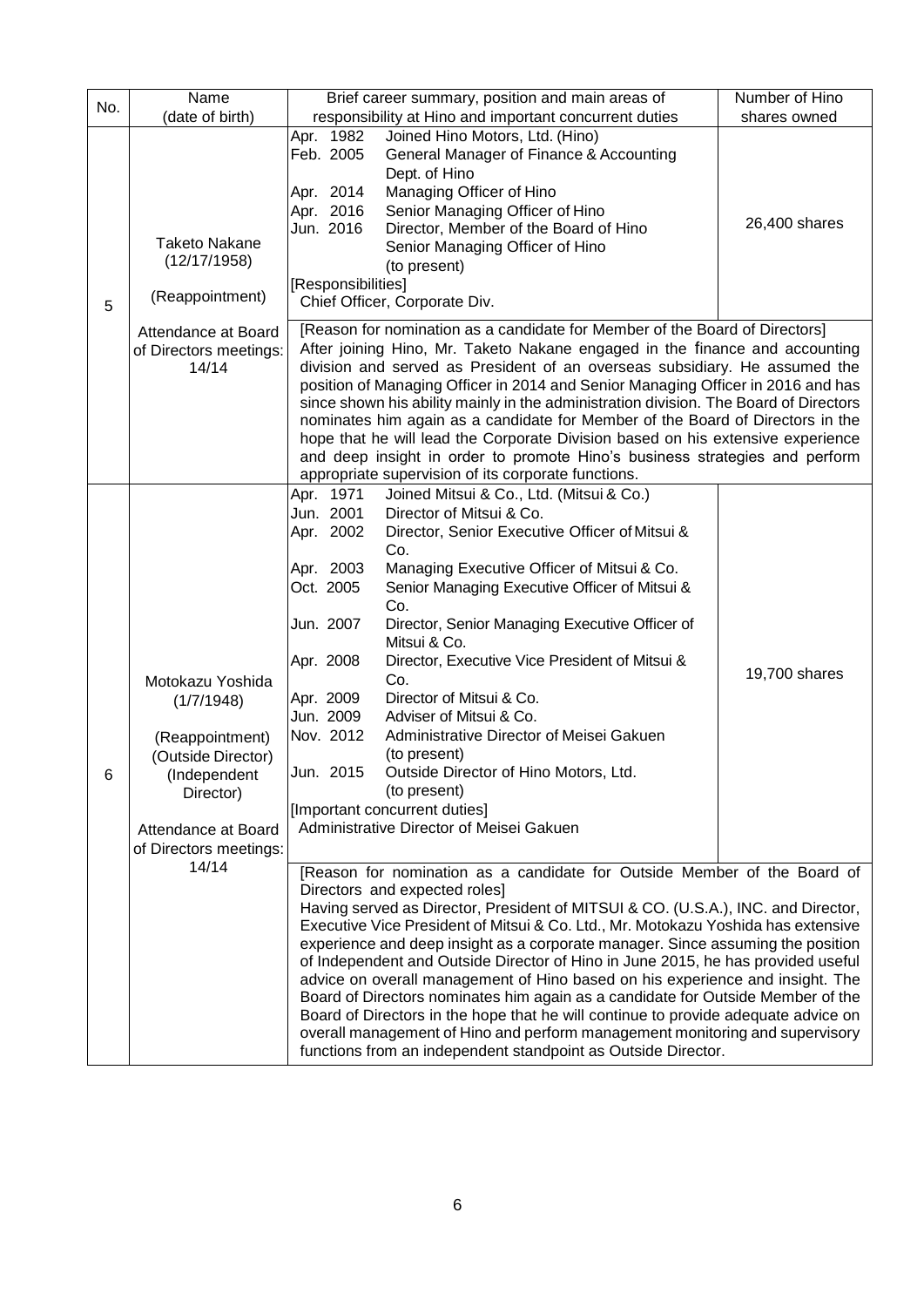| No. | Name                                                                                             |                                                                                                      | Brief career summary, position and main areas of                                                                                                                                                                                                                                                                                                                                                                                                                                                                                                                                                                                                                                                                                                                                                                          | Number of Hino |
|-----|--------------------------------------------------------------------------------------------------|------------------------------------------------------------------------------------------------------|---------------------------------------------------------------------------------------------------------------------------------------------------------------------------------------------------------------------------------------------------------------------------------------------------------------------------------------------------------------------------------------------------------------------------------------------------------------------------------------------------------------------------------------------------------------------------------------------------------------------------------------------------------------------------------------------------------------------------------------------------------------------------------------------------------------------------|----------------|
|     | (date of birth)                                                                                  |                                                                                                      | responsibility at Hino and important concurrent duties                                                                                                                                                                                                                                                                                                                                                                                                                                                                                                                                                                                                                                                                                                                                                                    | shares owned   |
| 7   | Koichi Muto<br>(9/26/1953)<br>(Reappointment)<br>(Outside Director)<br>(Independent<br>Director) | Apr. 1976<br>Jun. 2006<br>Jun. 2007<br>Jun. 2008<br>Jun. 2010<br>Jun. 2015<br>Jun. 2019<br>Jun. 2020 | Joined Mitsui O.S.K. Lines, Ltd.<br>Managing Executive Officer of Mitsui O.S.K.<br>Lines, Ltd. (MOL)<br>Director, Managing Executive Officer of MOL<br>Director, Senior Managing Executive Officer of<br><b>MOL</b><br>Director, President of MOL<br>Director, Chairman of MOL<br>Senior Adviser of MOL<br>(to present)<br>Outside Director of Hino Motors, Ltd.<br>(to present)<br>[Important concurrent duties]<br>Outside Director of Seibu Oil Co., Ltd.<br>Senior Adviser of Mitsui O.S.K. Lines, Ltd.                                                                                                                                                                                                                                                                                                               | 5,000 shares   |
|     | Attendance at Board<br>of Directors meetings:<br>11/11                                           |                                                                                                      | [Reason for nomination as a candidate for Outside Member of the Board of<br>Directors and expected roles]<br>Having served as Director, President and Director, Chairman of Mitsui O.S.K.<br>Lines, Ltd., Mr. Koichi Muto has extensive experience and deep insight as a<br>corporate manager. Since assuming the position of Independent and Outside<br>Director of Hino in June 2020, he has provided useful advice on overall<br>management of Hino based on his experience and insight. The Board of Directors<br>nominates him again as a candidate for Outside Member of the Board of Directors<br>in the hope that he will continue to provide adequate advice on overall<br>management of Hino and perform management monitoring and supervisory<br>functions from an independent standpoint as Outside Director. |                |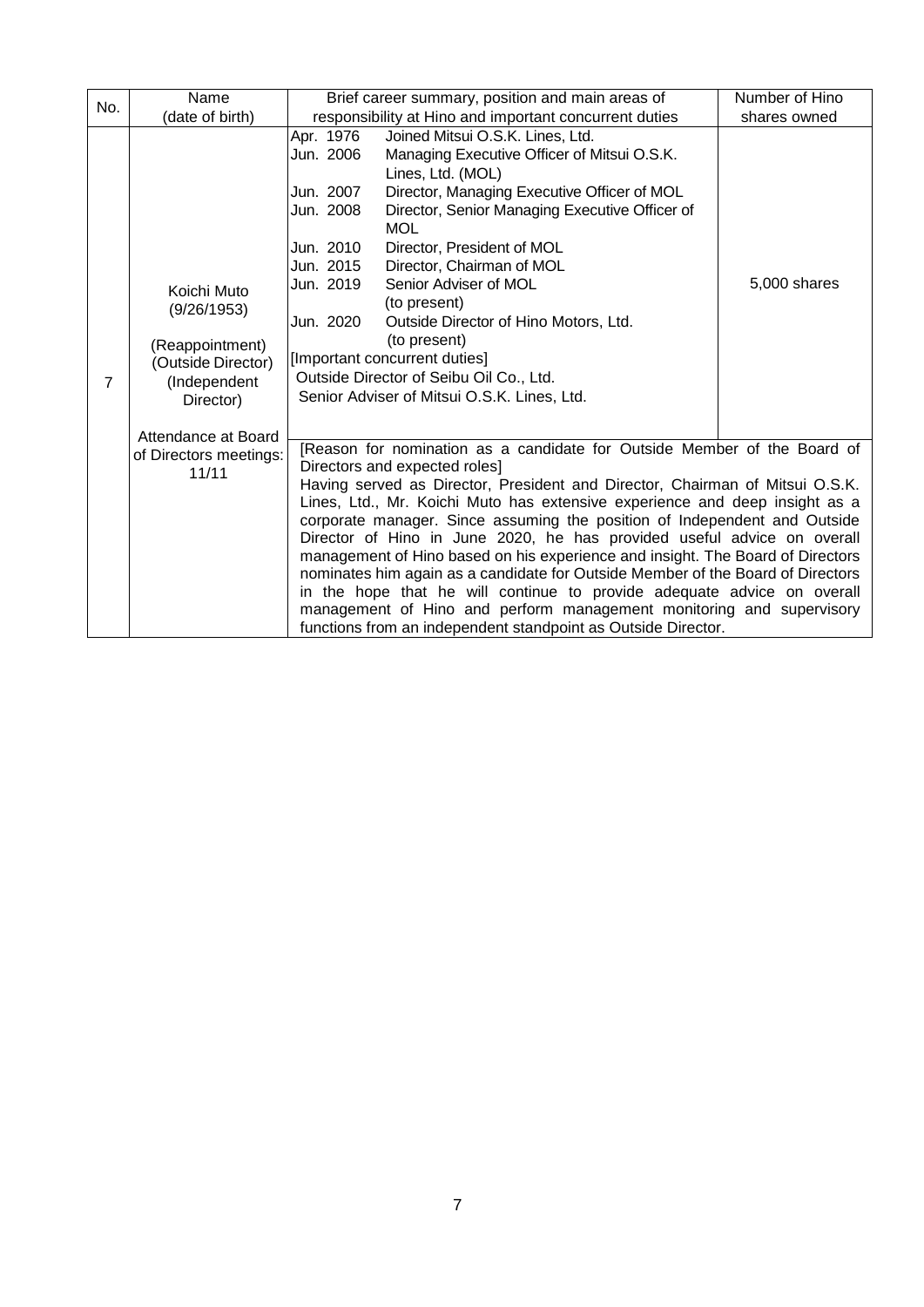|     | Name                   |      |                    | Brief career summary, position and main areas of                                                                                                              | Number of Hino |
|-----|------------------------|------|--------------------|---------------------------------------------------------------------------------------------------------------------------------------------------------------|----------------|
| No. | (date of birth)        |      |                    | responsibility at Hino and important concurrent duties                                                                                                        | shares owned   |
|     |                        |      | Mar. 1972          | Joined Morita Fire Pump MFG. Co., Ltd.                                                                                                                        |                |
|     |                        | Apr. | 2003               | Corporate Executive Officer of MORITA                                                                                                                         |                |
|     |                        |      |                    | <b>CORPORATION (MORITA)</b>                                                                                                                                   |                |
|     |                        |      | Jun. 2004          | Director of MORITA                                                                                                                                            |                |
|     |                        |      | Jun. 2006          | Director, President of MORITA                                                                                                                                 |                |
|     |                        |      | Oct. 2008          | Director, President of MORITA HOLDINGS<br><b>CORPORATION</b>                                                                                                  |                |
|     |                        |      |                    | Director, President of MORITA                                                                                                                                 |                |
|     |                        |      |                    | <b>CORPORATION</b>                                                                                                                                            |                |
|     |                        |      | Jun. 2015          | Director, Chairman of MORITA HOLDINGS                                                                                                                         |                |
|     |                        |      |                    | <b>CORPORATION</b><br>Director, Chairman of MORITA ECONOS                                                                                                     |                |
|     |                        |      |                    | <b>CORPORATION</b>                                                                                                                                            |                |
|     |                        |      |                    | Director, Chairman of MORITA TECHNOS<br><b>CORPORATION</b>                                                                                                    |                |
|     |                        |      |                    | Director, Chairman of MORITA<br><b>CORPORATION</b>                                                                                                            |                |
|     |                        |      |                    | (to present)                                                                                                                                                  |                |
|     |                        |      | Feb. 2016          | Director, Chairman of the Board of BRONTO                                                                                                                     |                |
|     |                        |      |                    | <b>SKYLIFT OY AB</b>                                                                                                                                          |                |
|     |                        |      |                    | (to present)                                                                                                                                                  | 4,300 shares   |
|     |                        |      | Jun. 2016          | Director, Chairman & CEO of MORITA<br><b>HOLDINGS CORPORATION</b>                                                                                             |                |
|     | Masahiro Nakajima      |      |                    | (to present)                                                                                                                                                  |                |
|     | (2/3/1950)             |      | Apr. 2017          | Director, Chairman of MORITA                                                                                                                                  |                |
| 8   | (New appointment)      |      |                    | ENVIRONMENTAL TECH CORPORATION                                                                                                                                |                |
|     | (Outside Director)     |      | Jun. 2017          | Outside Audit & Supervisory Board Member of                                                                                                                   |                |
|     | (Independent Director) |      |                    | Hino Motors, Ltd.                                                                                                                                             |                |
|     |                        |      |                    | (to present)                                                                                                                                                  |                |
|     |                        |      | Jun. 2019          | Director of MORITA ENVIRONMENTAL TECH<br><b>CORPORATION</b>                                                                                                   |                |
|     |                        |      |                    | (to present)                                                                                                                                                  |                |
|     |                        |      |                    | [Important concurrent duties]                                                                                                                                 |                |
|     |                        |      |                    | Director, Chairman & CEO of MORITA HOLDINGS                                                                                                                   |                |
|     |                        |      | <b>CORPORATION</b> | Director, Chairman of MORITA CORPORATION                                                                                                                      |                |
|     |                        |      |                    | Director of MORITA ENVIRONMENTAL TECH                                                                                                                         |                |
|     |                        |      | <b>CORPORATION</b> |                                                                                                                                                               |                |
|     |                        |      |                    | Director, Chairman of the Board of BRONTO SKYLIFT OY                                                                                                          |                |
|     |                        | AB   |                    |                                                                                                                                                               |                |
|     |                        |      |                    | [Reason for nomination as a candidate for Outside Member of the Board of<br>Directors and expected roles]                                                     |                |
|     |                        |      |                    | Having served as Director, President and Director, Chairman (to present) of                                                                                   |                |
|     |                        |      |                    | MORITA HOLDINGS CORPORATION, Mr. Masahiro Nakajima has extensive                                                                                              |                |
|     |                        |      |                    | experience and deep insight as a corporate manager. Since assuming the position                                                                               |                |
|     |                        |      |                    | of Independent and Outside Audit & Supervisory Board Member of Hino in June<br>2017, he has provided useful and valuable advice on compliance and governance. |                |
|     |                        |      |                    | The Board of Directors nominates him as a candidate for Outside Member of the                                                                                 |                |
|     |                        |      |                    | Board of Directors in the hope that he will provide adequate advice on overall                                                                                |                |
|     |                        |      |                    | management of Hino and perform management monitoring and supervisory                                                                                          |                |
|     |                        |      |                    | functions from an independent standpoint as Outside Director.                                                                                                 |                |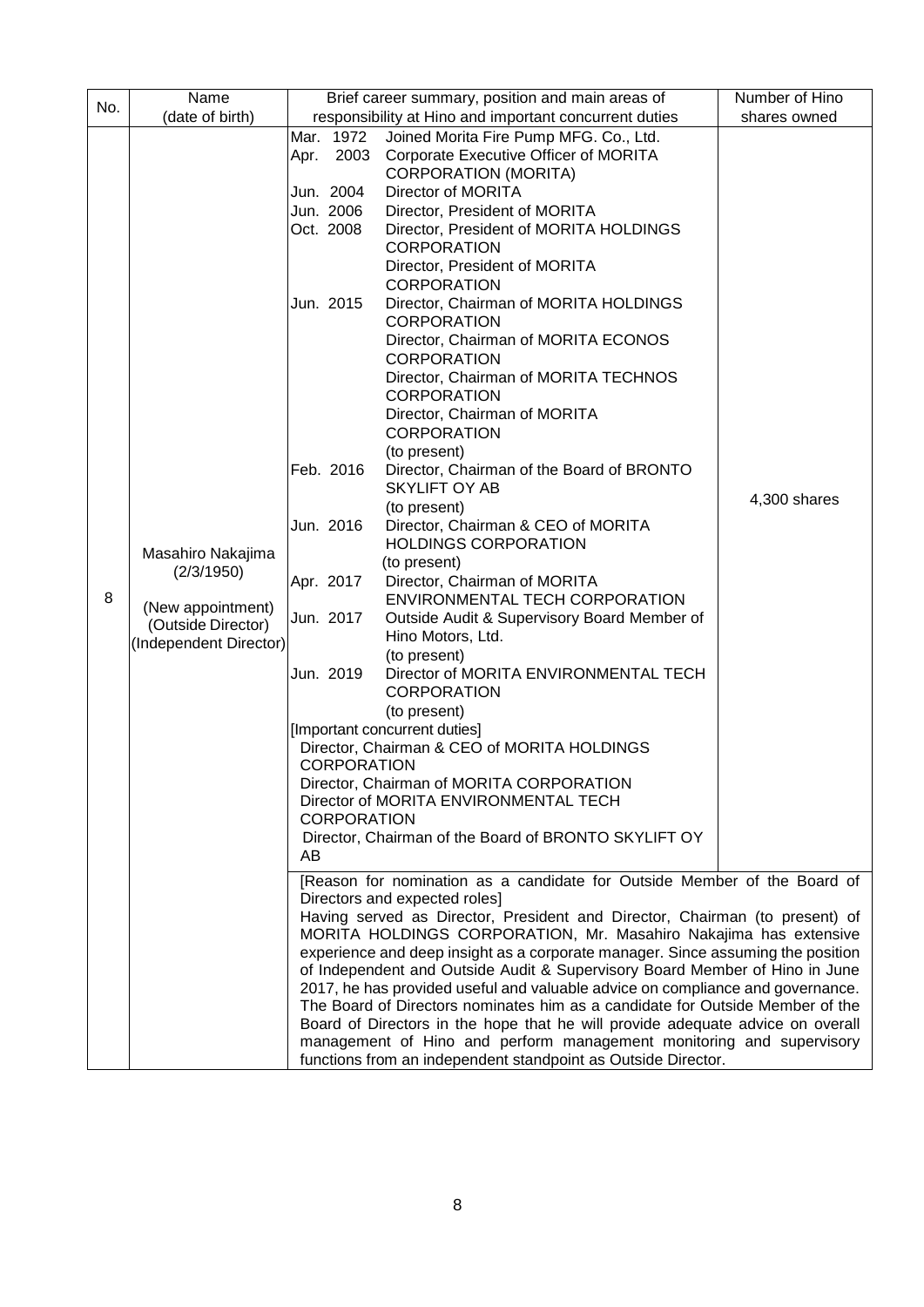| No. | Name                    | Brief career summary, position and main areas of                                                                                                                                                                                                                                                                                                                                                                                                                                                                                                                                                                                                                                | Number of Hino |
|-----|-------------------------|---------------------------------------------------------------------------------------------------------------------------------------------------------------------------------------------------------------------------------------------------------------------------------------------------------------------------------------------------------------------------------------------------------------------------------------------------------------------------------------------------------------------------------------------------------------------------------------------------------------------------------------------------------------------------------|----------------|
|     | (date of birth)         | responsibility at Hino and important concurrent duties                                                                                                                                                                                                                                                                                                                                                                                                                                                                                                                                                                                                                          | shares owned   |
|     |                         | Joined Toyota Motor Corporation (TMC)<br>Apr. 1991<br>General Manager of Accounting Div. of TMC<br>Jan. 2017<br>Managing Officer of TMC<br>Jun. 2018<br>Operating Officer of TMC<br>Jul. 2019<br>(to present)                                                                                                                                                                                                                                                                                                                                                                                                                                                                   | 0 shares       |
|     | Kenta Kon<br>(8/2/1968) | [Important concurrent duties]<br>Operating Officer of Toyota Motor Corporation                                                                                                                                                                                                                                                                                                                                                                                                                                                                                                                                                                                                  |                |
| 9   | (New appointment)       | [Reason for nomination as a candidate for Member of the Board of Directors]<br>Having served as Managing Officer and Operating Officer (to present) of Toyota<br>Motor Corporation, Mr. Kenta Kon has extensive experience and a high degree of<br>insight mainly in the finance and accounting division. The Board of Directors<br>nominates him as a candidate for Member of the Board of Directors in the hope<br>that he will provide adequate advice and perform management monitoring and<br>supervisory functions from a high-level perspective to promote Hino's sustainable<br>growth and its reform of the revenue base as well as strengthen its<br>competitiveness. |                |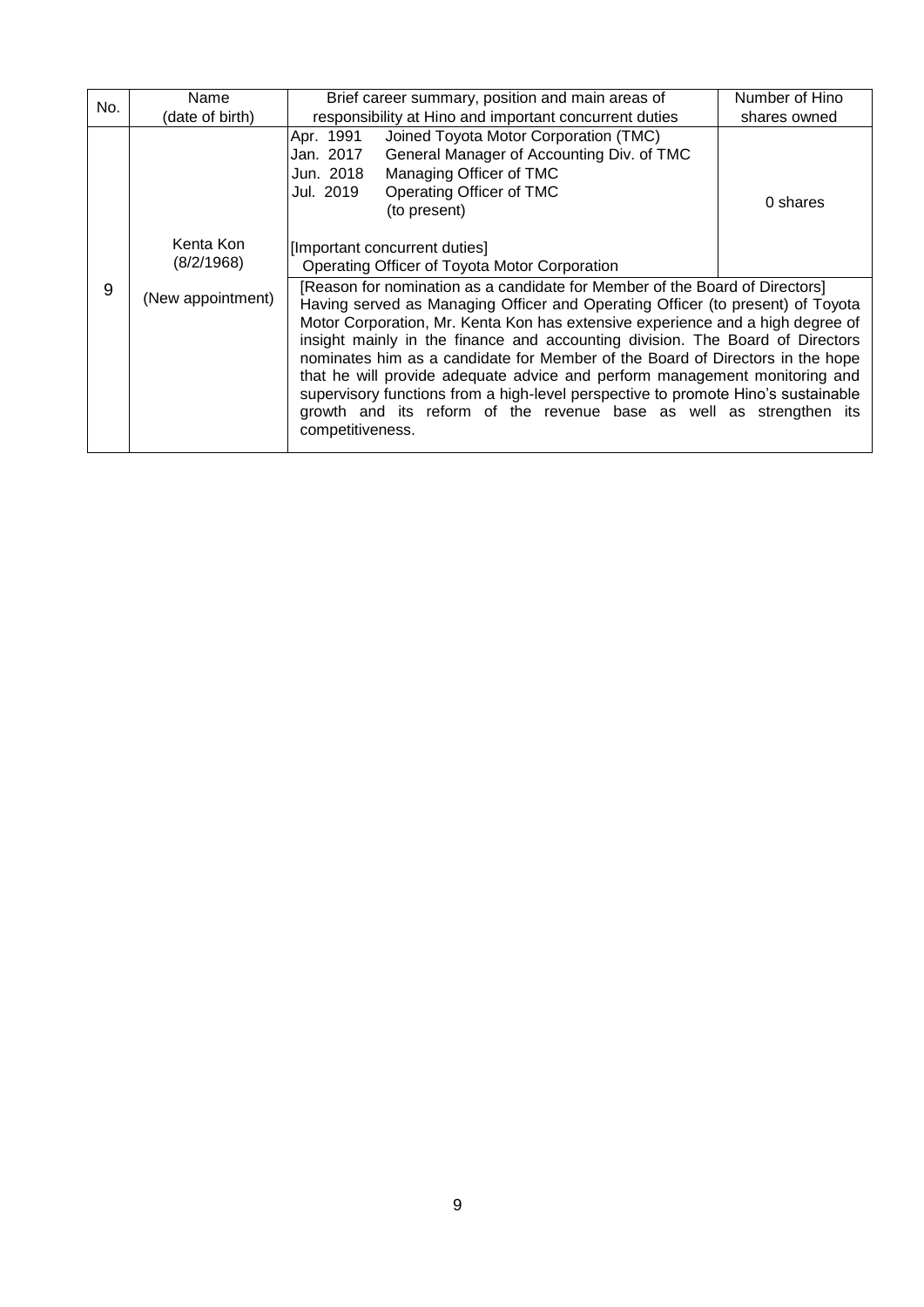- Notes: 1. Of the candidates for Members of the Board of Directors, Mr. Kenta Kon is an Operating Officer of Toyota Motor Corporation, Hino's parent company. The relationship between Hino and Toyota Motor Corporation is as described under "Relationship with the Parent Company" on Page 37. No special interest exists between other candidates for Members of the Board of Directors and Hino.
	- 2. Based on the assumption that election of Mr. Motokazu Yoshida, Mr. Koichi Muto and Mr. Masahiro Nakajima will be approved as proposed, Hino has designated them as independent directors as defined by the Tokyo Stock Exchange and the Nagoya Stock Exchange and registered them with these exchanges. Mr. Yoshida will have served as Director of Hino for six (6) years and Mr. Koichi Muto will have served as Director of Hino for one (1) year, upon the conclusion of this General Shareholders' Meeting. Mr. Masahiro Nakajima, who currently serves as Outside Audit & Supervisory Board Member, will resign from the office of Audit & Supervisory Board Member at the conclusion of this General Shareholders' Meeting. Mr. Masahiro Nakajima will have served as Audit & Supervisory Board Member of Hino for four (4) years upon the conclusion of this General Shareholders' Meeting.
	- 3. Hino has entered into agreements with Outside Director candidates Mr. Motokazu Yoshida and Mr. Koichi Muto to limit their liability pursuant to Article 423, Paragraph 1 of the Companies Act to the amount stipulated in Article 425, Paragraph 1 of the Companies Act, provided that they are without knowledge and are not grossly negligent in performing their duties. If their election is approved as proposed, Hino intends to renew the agreements with them. If the election of Mr. Kenta Kon is approved as proposed, Hino intends to enter into an agreement with him, a candidate for Member of the Board of Directors who will be a non-executive Member of the Board of Directors with the same content as that of the agreements mentioned above.
	- 4. Hino has entered into an agreement with Mr. Masahiro Nakajima, a candidate for Outside Member of the Board of Directors, to limit his liability as Outside Audit & Supervisory Board Member pursuant to Article 423, Paragraph 1 of the Companies Act to the amount stipulated in Article 425, Paragraph 1 of the Companies Act, provided that he is without knowledge and is not grossly negligent in performing his duties. If election of Mr. Masahiro Nakajima is approved as proposed, Hino intends to enter into an agreement with him with the same content as that of the agreements mentioned above as Outside Member of the Board of Directors.
	- 5. Mr. Masahiro Nakajima attended 14 of the 14 Boards of Directors meetings and 13 of the 13 Audit & Supervisory Board meetings held in the fiscal year under review as Outside Audit & Supervisory Board Member.
	- 6. Candidates who worked at Toyota Motor Corporation, Hino's parent company, for the last ten (10) years and their areas of responsibility are as follows.

| Name          | Areas of responsibility                                                                                                                                                                       |
|---------------|-----------------------------------------------------------------------------------------------------------------------------------------------------------------------------------------------|
| Yoshio Shimo  | Strategic Top Executive Meeting Office, Frontier Research Center, Corporate<br>Strategy Div.                                                                                                  |
| Satoshi Ogiso | Toyota Development Center 1, Product Planning Group, Chassis<br>Engineering Field, Chassis Management Dept., CV Company                                                                       |
| Kenta Kon     | Secretariat Office, Finance & Accounting Dept., Finance & Accounting Div.,<br>General Administration & Human Resources Div., Advanced R&D and<br>Engineering Company, Chief Financial Officer |

7. The Company has entered into a Directors and Officers Liability Insurance contract provided for in Article 430-3, Paragraph 1 of the Companies Act with an insurance company. If election of the candidates for Members of the Board of Directors is approved, they will be covered by the insurance policy. The outline of the insurance contract is as follows:

- ・The insurance policy covers litigation defense expenses and damages to be incurred by the insured arising from shareholder class actions and damages suits made against the insured due to an act committed in the course of business by the insured, legal damages and litigation expenses arising from claims for damages made against the company pertaining to securities-related transactions, as well as expenses borne by the company due to misdeeds.
- ・As a measure to ensure the appropriateness of the insured's execution of duties, the insurance policy does not cover damages arising from the insured's criminal acts, etc.
- ・The insurance premiums are fully borne by the Company.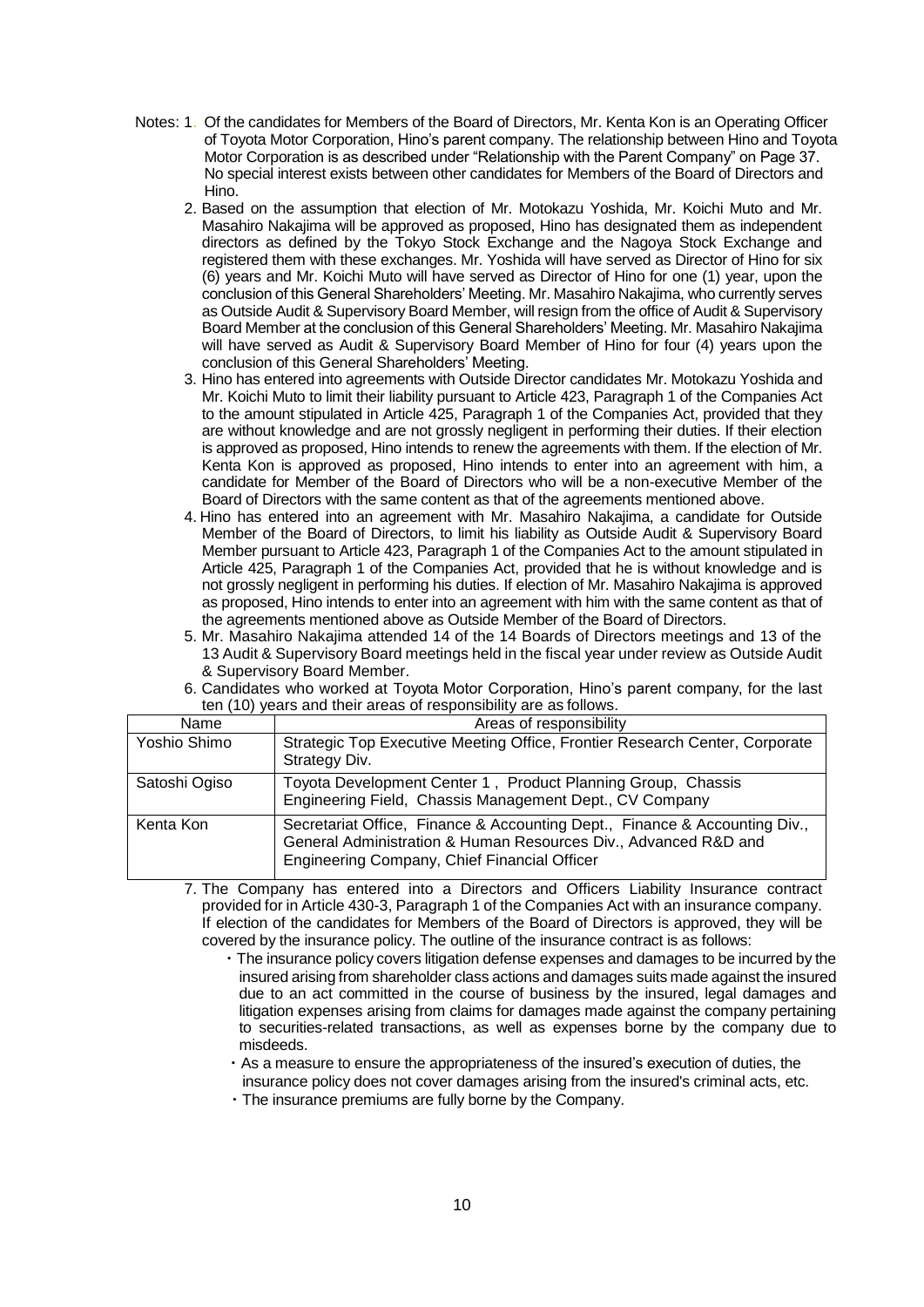## **Proposed Resolution 2: Election of two (2) Audit & Supervisory Board Members**

The term of office of Audit & Supervisory Board Member Ms. Keiko Kitamura will expire at the conclusion of this General Shareholders' Meeting and Audit & Supervisory Board Member Mr. Masahiro Nakajima will resign at the conclusion of this General Shareholders' Meeting. Accordingly, we hereby request that two (2) Audit & Supervisory Board Members be elected.

The candidates for the positions of Audit & Supervisory Board Member are as follows.

We propose Mr. Naoki Miyazaki, a candidate for Audit & Supervisory Board Member, to replace Audit & Supervisory Board Member Mr. Masahiro Nakajima. If his election is approved as proposed, his term of office will be until the expiration of the term of office of the resigning Audit & Supervisory Board Member in accordance with the provisions of the Articles of Incorporation of Hino.

The submission of this proposal at this General Shareholders' Meeting was approved by the Audit & Supervisory Board.

|     | Name                                                                                                                                                                                                                                                                |                                                                                                                                                                                                                                                                                                                                                                                                                                                                                                                                                                                                                                                                                                                                                                                                  | Brief career summary and position at Hino and important                                                                                                                                                                                                                                                                                                                                                                                                                                                                                                                                                                                                                                                                                                                                                                                              | Number of Hino |
|-----|---------------------------------------------------------------------------------------------------------------------------------------------------------------------------------------------------------------------------------------------------------------------|--------------------------------------------------------------------------------------------------------------------------------------------------------------------------------------------------------------------------------------------------------------------------------------------------------------------------------------------------------------------------------------------------------------------------------------------------------------------------------------------------------------------------------------------------------------------------------------------------------------------------------------------------------------------------------------------------------------------------------------------------------------------------------------------------|------------------------------------------------------------------------------------------------------------------------------------------------------------------------------------------------------------------------------------------------------------------------------------------------------------------------------------------------------------------------------------------------------------------------------------------------------------------------------------------------------------------------------------------------------------------------------------------------------------------------------------------------------------------------------------------------------------------------------------------------------------------------------------------------------------------------------------------------------|----------------|
| No. | (date of birth)                                                                                                                                                                                                                                                     |                                                                                                                                                                                                                                                                                                                                                                                                                                                                                                                                                                                                                                                                                                                                                                                                  | concurrent duties                                                                                                                                                                                                                                                                                                                                                                                                                                                                                                                                                                                                                                                                                                                                                                                                                                    | shares owned   |
| 1   | Keiko Kitamura<br>(11/21/1945)<br>(Reappointment)<br>(Outside Audit &<br><b>Supervisory Board</b><br>Member)<br>(Independent<br>Auditor)<br>Attendance at Board<br>of Directors<br>meetings: 14/14<br>Attendance at Audit<br>& Supervisory Board<br>meetings: 13/13 | Apr. 1974<br>Apr. 1981<br>Nov. 1997<br>Apr. 2004<br>Jun. 2006<br>Jun. 2014<br>Jun. 2015<br>Jul. 2015<br>Apr. 2016<br>Jun. 2020<br>Keio Corporation                                                                                                                                                                                                                                                                                                                                                                                                                                                                                                                                                                                                                                               | Assistant Professor, Faculty of Commerce,<br><b>Chuo University</b><br>Professor, Faculty of Commerce, Chuo<br>University<br>Dean, Faculty of Commerce, Chuo<br>University<br>Vice President of Chuo University<br>Outside Audit & Supervisory Board Member<br>of Yamato Holdings Co., Ltd.<br>Outside Audit & Supervisory Board Member<br>of Keio Corporation<br>Outside Audit & Supervisory Board Member<br>of Hino Motors, Ltd.<br>(to present)<br>Outside Director of Meiji Yasuda Life<br><b>Insurance Company</b><br>(to present)<br>Professor Emeritus of Chuo University<br>(to present)<br>Outside Director (Audit & Supervisory Board<br>Member) of Keio Corporation<br>(to present)<br>[Important concurrent duties]<br>Outside Director (Audit & Supervisory Board Member) of<br>Outside Director of Meiji Yasuda Life Insurance Company | 8,200 shares   |
|     |                                                                                                                                                                                                                                                                     | Professor Emeritus of Chuo University<br>[Reason for nomination as a candidate for Outside Audit & Supervisory Board<br>Member]<br>Ms. Keiko Kitamura has many years of experience as a university professor<br>specializing in accounting and has extensive experience and expertise in finance<br>and accounting. Since assuming the position of Independent and Outside Audit &<br>Supervisory Board Member of Hino in June 2015, she has provided useful and<br>important advice on the audit of Hino's management. The Board of Directors<br>nominates her again as a candidate for Outside Audit & Supervisory Board<br>Member in the hope that she will continue to play an appropriate role in<br>strengthening the audit system of Hino as Outside Audit & Supervisory Board<br>Member. |                                                                                                                                                                                                                                                                                                                                                                                                                                                                                                                                                                                                                                                                                                                                                                                                                                                      |                |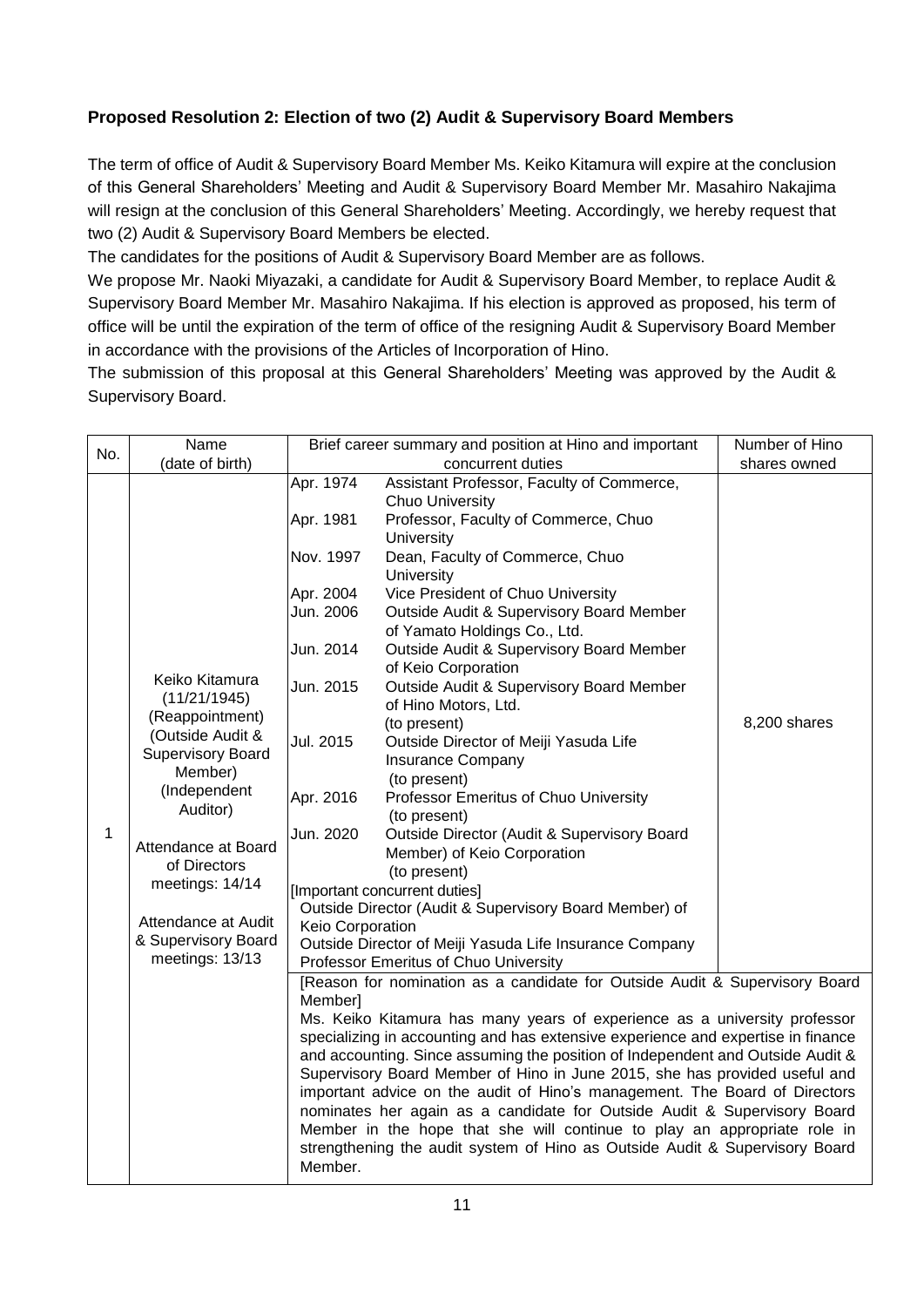| No. | Name                                                                                                          | Brief career summary and position at Hino and important                                                                                                                                                                                                                                                                                                                                                                                                                                                                                                                                                       | Number of Hino |
|-----|---------------------------------------------------------------------------------------------------------------|---------------------------------------------------------------------------------------------------------------------------------------------------------------------------------------------------------------------------------------------------------------------------------------------------------------------------------------------------------------------------------------------------------------------------------------------------------------------------------------------------------------------------------------------------------------------------------------------------------------|----------------|
|     | (date of birth)                                                                                               | concurrent duties                                                                                                                                                                                                                                                                                                                                                                                                                                                                                                                                                                                             | shares owned   |
| 2   | Naoki Miyazaki<br>(5/23/1957)<br>(New appointment)<br>(Outside Audit &<br><b>Supervisory Board</b><br>Member) | Apr. 1980<br>Joined Toyota Motor Co., Ltd.<br>Managing Officer of Toyota Motor Corporation<br>Jun. 2008<br>(TMC)<br>Apr. 2013<br>Senior Managing Officer of TMC<br>Apr. 2014<br>Adviser of Toyoda Gosei Co., Ltd.<br>Executive Vice President of Toyoda Gosei<br>Jun. 2014<br>Co., Ltd.<br>Jun. 2015<br>President of Toyoda Gosei Co., Ltd.<br>Jun. 2020<br>Chairman of Toyoda Gosei Co., Ltd.<br>(to present)<br>[Important concurrent duties]<br>Chairman of Toyoda Gosei Co., Ltd.                                                                                                                         | 0 shares       |
|     |                                                                                                               | [Reason for nomination as a candidate for Audit & Supervisory Board Member]<br>Having served as Senior Managing Officer of Toyota Motor Corporation as well as<br>President and Chairman of Toyoda Gosei Co., Ltd., Mr. Naoki Miyazaki has<br>extensive experience and a high-degree of insight on overall corporate<br>management. The Board of Directors nominates him as a candidate for Outside<br>Audit & Supervisory Board Member in the hope that he will provide advice on<br>enhancement of the governance and compliance of Hino and play an appropriate<br>role in strengthening its audit system. |                |

Notes: 1. No special interest exists between each candidate for Audit & Advisory Board Member and Hino. 2. Based on the assumption that election of Ms. Keiko Kitamura will be approved as proposed, Hino has designated her as an independent auditor as defined by the Tokyo Stock Exchange and the Nagoya Stock Exchange and registered her with these exchanges. Ms. Keiko Kitamura will have served as Outside Audit & Supervisory Board Member of Hino for six (6) years upon the conclusion of this General Shareholders' Meeting.

- 3. Hino has entered into an agreement with Ms. Keiko Kitamura to limit her liability pursuant to Article 423, Paragraph 1 of the Companies Act to the amount stipulated in Article 425, Paragraph 1 of the Companies Act, provided that she is without knowledge and is not grossly negligent in performing her duties. If her election is approved as proposed, Hino intends to renew the agreement with her. If election of Mr. Naoki Miyazaki is approved as proposed, Hino intends to enter into an agreement with him with the same content as that of the agreement mentioned above.
- 4. Candidates who worked at Toyota Motor Corporation, Hino's parent company, for the last ten (10) years and their areas of responsibility are as follows.

| Name           | Areas of responsibility                                |
|----------------|--------------------------------------------------------|
| Naoki Miyazaki | Div.<br>' Administration & Human Resources_<br>General |

- 5. The Company has entered into a Directors and Officers Liability Insurance contract provided for in Article 430-3, Paragraph 1 of the Companies Act with an insurance company. If election of the candidates for Audit & Supervisory Board Members is approved, they will be covered by the insurance policy. The outline of the insurance contract is as follows:
	- ・The insurance policy covers litigation defense expenses and damages to be incurred by the insured arising from shareholder class actions and damages suits made against the insured due to an act committed in the course of business by the insured, legal damages and litigation expenses arising from claims for damages made against the company pertaining to securities-related transactions, as well as expenses borne by the company due to misdeeds.
	- ・As a measure to ensure the appropriateness of the insured's execution of duties, the insurance policy does not cover damages arising from the insured's criminal acts, etc.

・The insurance premiums are fully borne by the Company.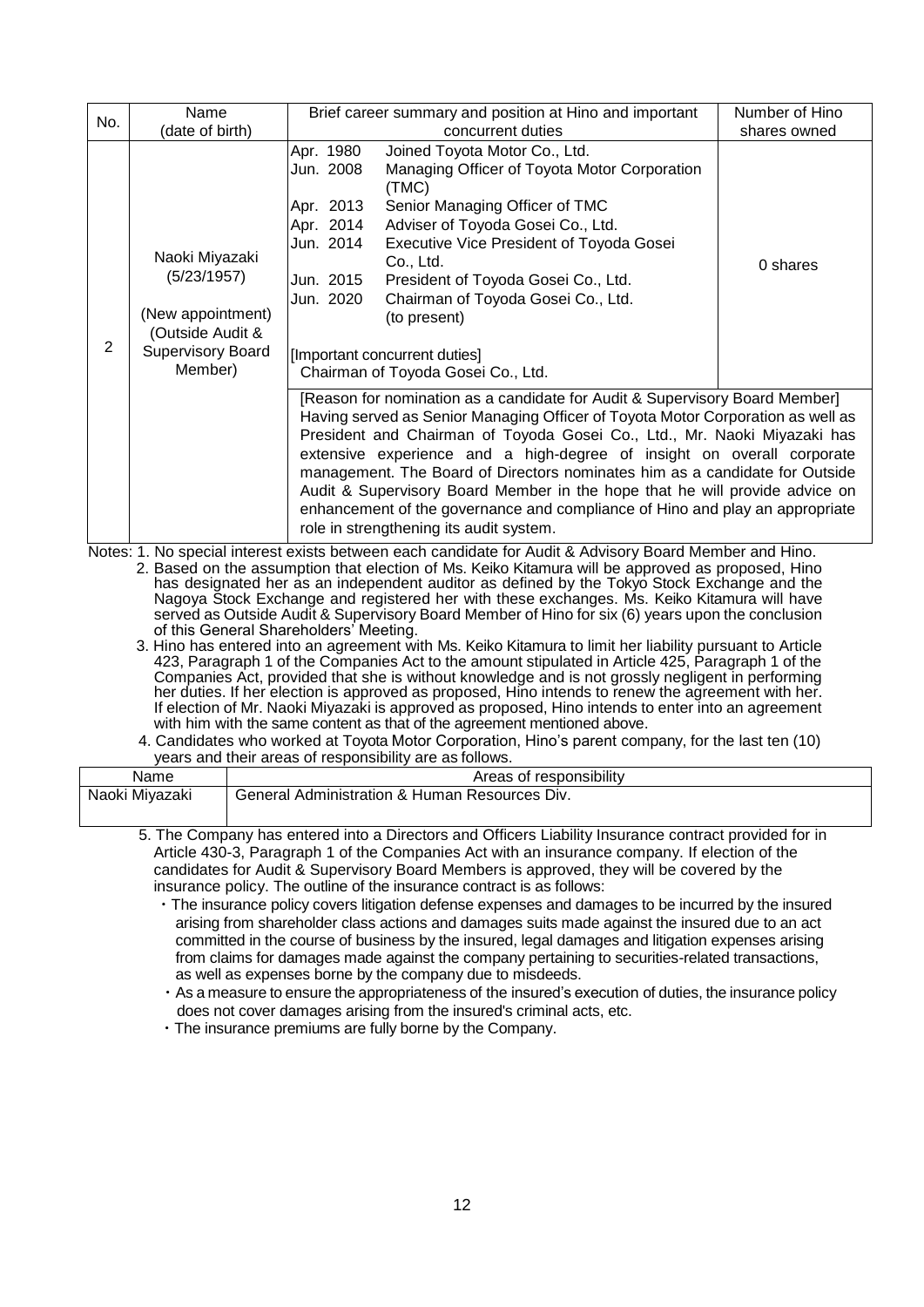## **Proposed Resolution 3: Election of one (1) Substitute Audit & Supervisory Board Member**

In order to be prepared in the event that the number of Audit & Supervisory Board Members falls below the requirements of laws and regulations, we hereby request that one (1) Substitute Audit & Supervisory Board Member be elected.

The candidate for the position of Substitute Audit & Supervisory Board Member is as follows.

This proposal is made to elect a substitute for either Ms. Keiko Kitamura or Mr. Naoki Miyazaki, who are Outside Audit & Supervisory Board Members.

In the event the Substitute Audit & Supervisory Board Member assumes the position of Audit & Supervisory Board Member, his term of office shall be the remaining part of his predecessor's term.

This resolution shall be effective until the commencement of the next Ordinary General Shareholders' Meeting, provided, however, that this resolution may be cancelled before the proposed Substitute Audit & Supervisory Board Member assumes office, by a resolution of the Board of Directors, subject to the approval of the Audit & Supervisory Board.

The submission of this proposal at this General Shareholders' Meeting was approved by the Audit & Supervisory Board.

| Name            | Brief career summary and position at Hino                                         |                                              | Number of Hino |  |  |
|-----------------|-----------------------------------------------------------------------------------|----------------------------------------------|----------------|--|--|
| (date of birth) |                                                                                   |                                              | shares owned   |  |  |
|                 | Apr. 1986                                                                         | Joined Masuda & Ejiri                        |                |  |  |
|                 | Jun. 1991                                                                         | Joined Davis Wright Tremaine LLP             |                |  |  |
|                 | Jul. 1992                                                                         | Joined Wilmer, Cutler & Pickering            |                |  |  |
|                 | Jul. 1993                                                                         | Joined Esso Sekiyu K.K.                      |                |  |  |
|                 | Jan. 1995                                                                         | Joined Apple Japan, Inc.                     |                |  |  |
|                 | Jan. 1998                                                                         | Director, Sun Microsystems K.K.              |                |  |  |
|                 | Mar. 2002                                                                         | Executive Officer, FAST RETAILING CO.,       |                |  |  |
|                 |                                                                                   | LTD.                                         |                |  |  |
|                 | Jan. 2004                                                                         | Director and Vice President, IBM Japan, Ltd. |                |  |  |
|                 | Apr. 2010                                                                         | Vice President, IBM Japan, Ltd.              |                |  |  |
|                 | Feb. 2012                                                                         | Chief, Natori Law Office                     |                |  |  |
|                 | Apr. 2016                                                                         | Supervisory Director, Global One Real Estate |                |  |  |
|                 |                                                                                   | <b>Investment Corporation</b>                | 0 shares       |  |  |
|                 |                                                                                   | (to present)                                 |                |  |  |
|                 | Jun. 2019                                                                         | Outside Director, Olympus Corporation        |                |  |  |
|                 |                                                                                   | (to present)                                 |                |  |  |
|                 | Jun. 2020                                                                         | Outside Audit & Supervisory Board Member,    |                |  |  |
| Katsuya Natori  |                                                                                   | Recruit Holdings Co., Ltd.                   |                |  |  |
| (5/15/1959)     |                                                                                   | (to present)                                 |                |  |  |
|                 | Dec. 2020                                                                         | Representative Attorney, ITN Law Office      |                |  |  |
|                 |                                                                                   | (to present)                                 |                |  |  |
|                 | [Important concurrent duties]                                                     |                                              |                |  |  |
|                 | Supervisory Director, Global One Real Estate Investment                           |                                              |                |  |  |
|                 | Corporation                                                                       |                                              |                |  |  |
|                 | Outside Director, Olympus Corporation                                             |                                              |                |  |  |
|                 | Outside Audit & Supervisory Board Member, Recruit<br>Holdings Co., Ltd.           |                                              |                |  |  |
|                 | Representative Attorney, ITN Law Office                                           |                                              |                |  |  |
|                 | [Reason for nomination as a candidate for Substitute Outside Audit &              |                                              |                |  |  |
|                 | <b>Supervisory Board Member]</b>                                                  |                                              |                |  |  |
|                 | Having served as an in-house attorney at foreign companies, Mr. Katsuya Natori    |                                              |                |  |  |
|                 | has extensive experience and sufficient expertise. Currently, he has been         |                                              |                |  |  |
|                 | practicing law and serving as an outside officer at several companies, playing an |                                              |                |  |  |
|                 | active role in a wide range of fields. The Board of Directors nominates him as a  |                                              |                |  |  |
|                 | candidate for Substitute Outside Audit & Supervisory Board Member in the hope     |                                              |                |  |  |
|                 | that he will play an appropriate role in strengthening Hino's audit system.       |                                              |                |  |  |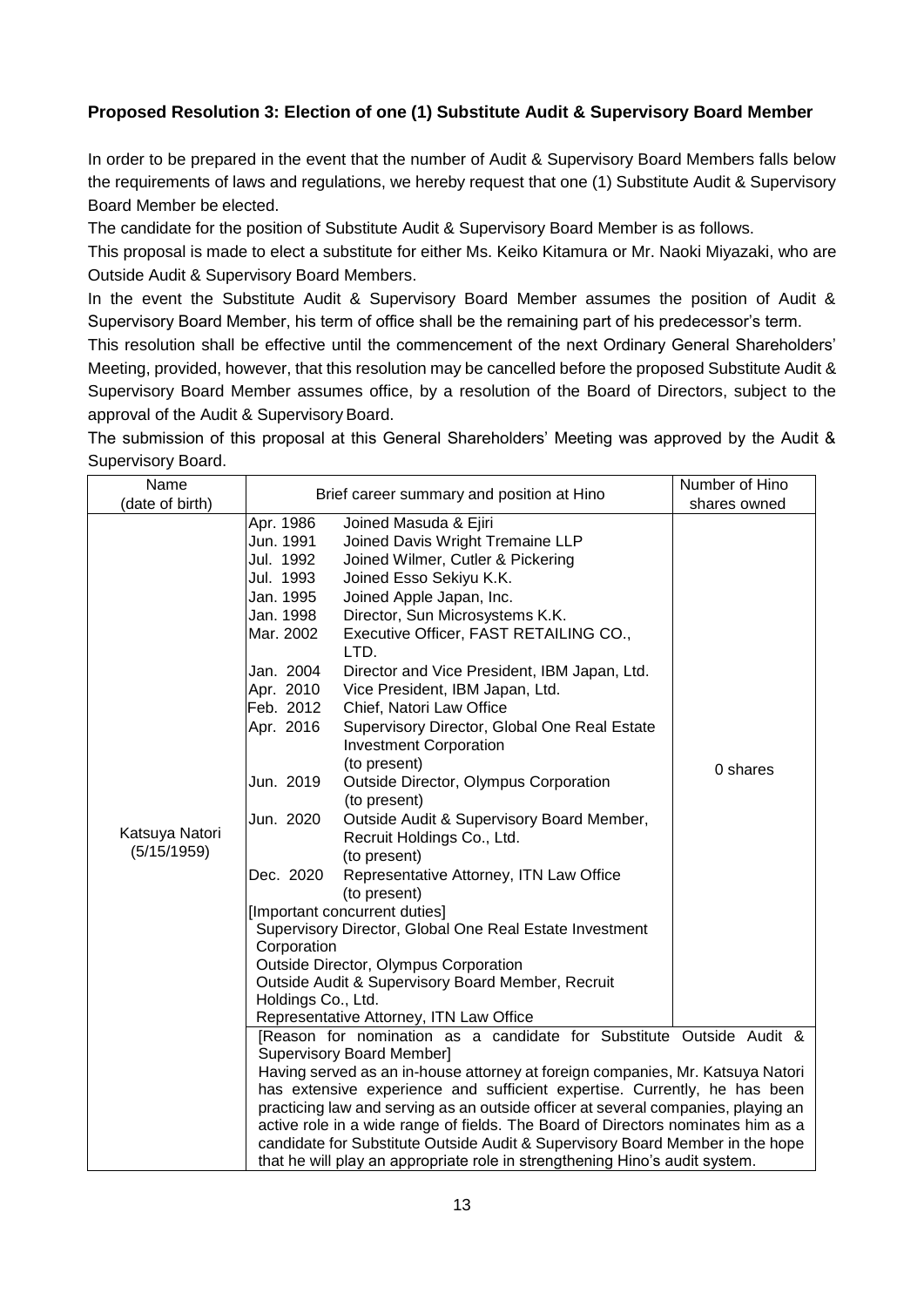- Notes: 1. No special interest exists between the candidate for Substitute Outside Audit & Supervisory Board Member and Hino.
	- 2. Mr. Katsuya Natori is a candidate for Substitute Outside Audit & Supervisory Board Member.
	- 3. If election of Mr. Katsuya Natori is approved as proposed and if he assumes the position of Audit & Supervisory Board, Hino will designate him as an independent auditor as defined by the Tokyo Stock Exchange and the Nagoya Stock Exchange and register him with these exchanges.
	- 4.If election of Mr. Katsuya Natori is approved as proposed and if he assumes the position of Outside Audit & Supervisory Board Member, Hino intends to enter into an agreement with Mr. Natori to limit his liability pursuant to Article 423, Paragraph 1 of the Companies Act to the amount stipulated in Article 425, Paragraph 1 of the Companies Act, provided that he is without knowledge and is not grossly negligent in performing his duties.
	- 5. The Company has entered into a Directors and Officers Liability Insurance contract provided for in Article 430-3, Paragraph 1 of the Companies Act with an insurance company. If election of Mr. Katsuya Natori is approved as proposed and if he assumes the position of Audit & Supervisory Board Member, he will be covered by the insurance policy. The outline of the insurance contract is as follows:
		- ・The insurance policy covers litigation defense expenses and damages to be incurred by the insured arising from shareholder class actions and damages suits made against the insured due to an act committed in the course of business by the insured, legal damages and litigation expenses arising from claims for damages made against the company pertaining to securities-related transactions, as well as expenses borne by the company due to misdeeds.
		- ・As a measure to ensure the appropriateness of the insured's execution of duties, the insurance policy does not cover damages arising from the insured's criminal acts, etc.
		- ・The insurance premiums are fully borne by the Company.